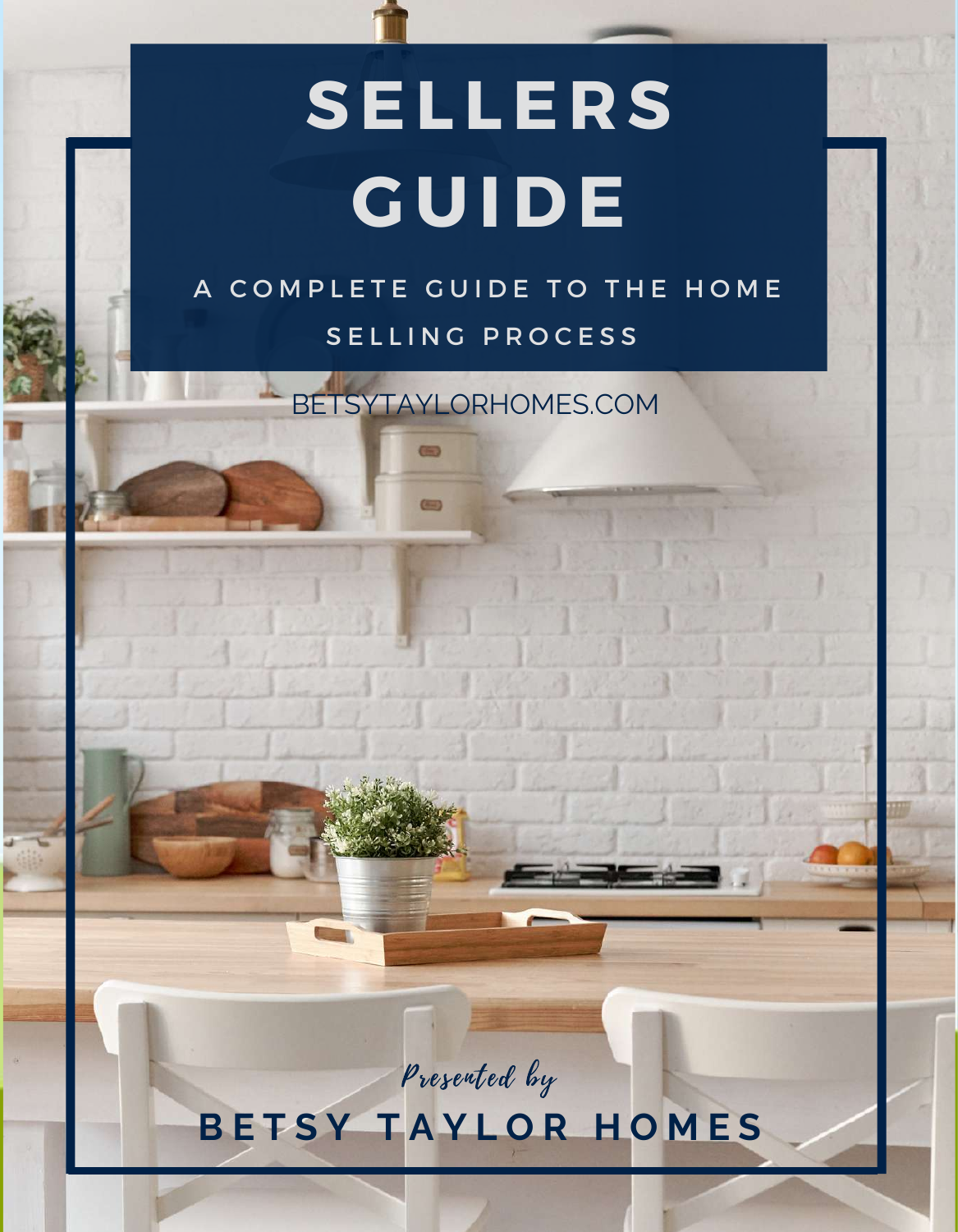

BETSY TAYLOR HOMES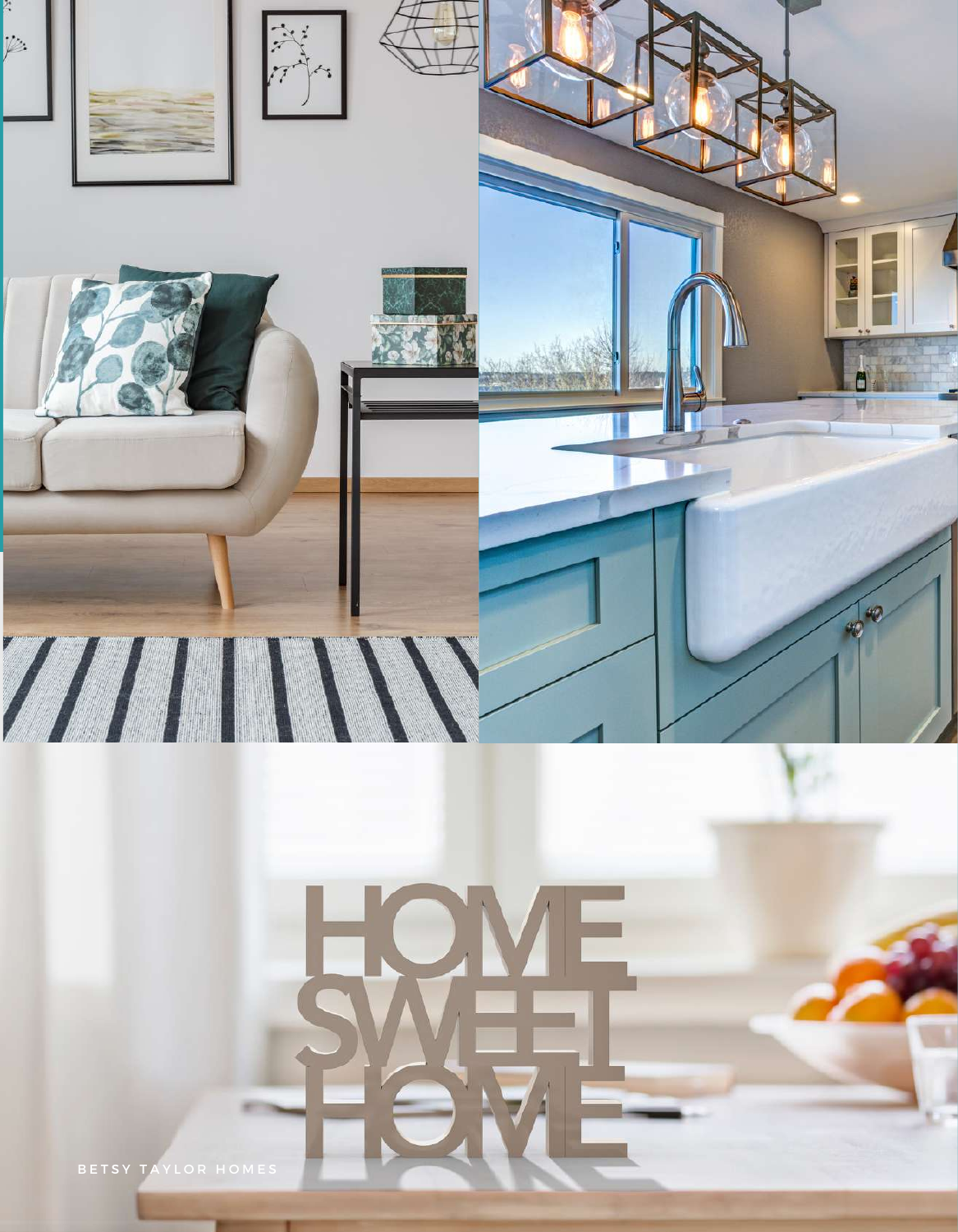# Starting the Journey...

things to consider when

# SELLING A HOME

A Betsy Taylor Homes we have made it our top priority to put you and your needs first. We understand that the process of selling your home can be very stressful and we have the tools to guide you in the right direction with our help.

This guide is information gathered over our years of experience in real estate that will help answer your questions and help you fill any blanks. All while making this process easier for you as we use digital marketing strategies to properly market your home during this time.

Once you have gone through this guide and you still feel like you h ave questions or need clarification, let us know. Helping peo0ple is our passion as we are community market leaders. Let us help provide you an amazing service as we help you through one the biggest journeys one can go on.

Hoping to help in any way possible.

BEST,

Betsy Taylor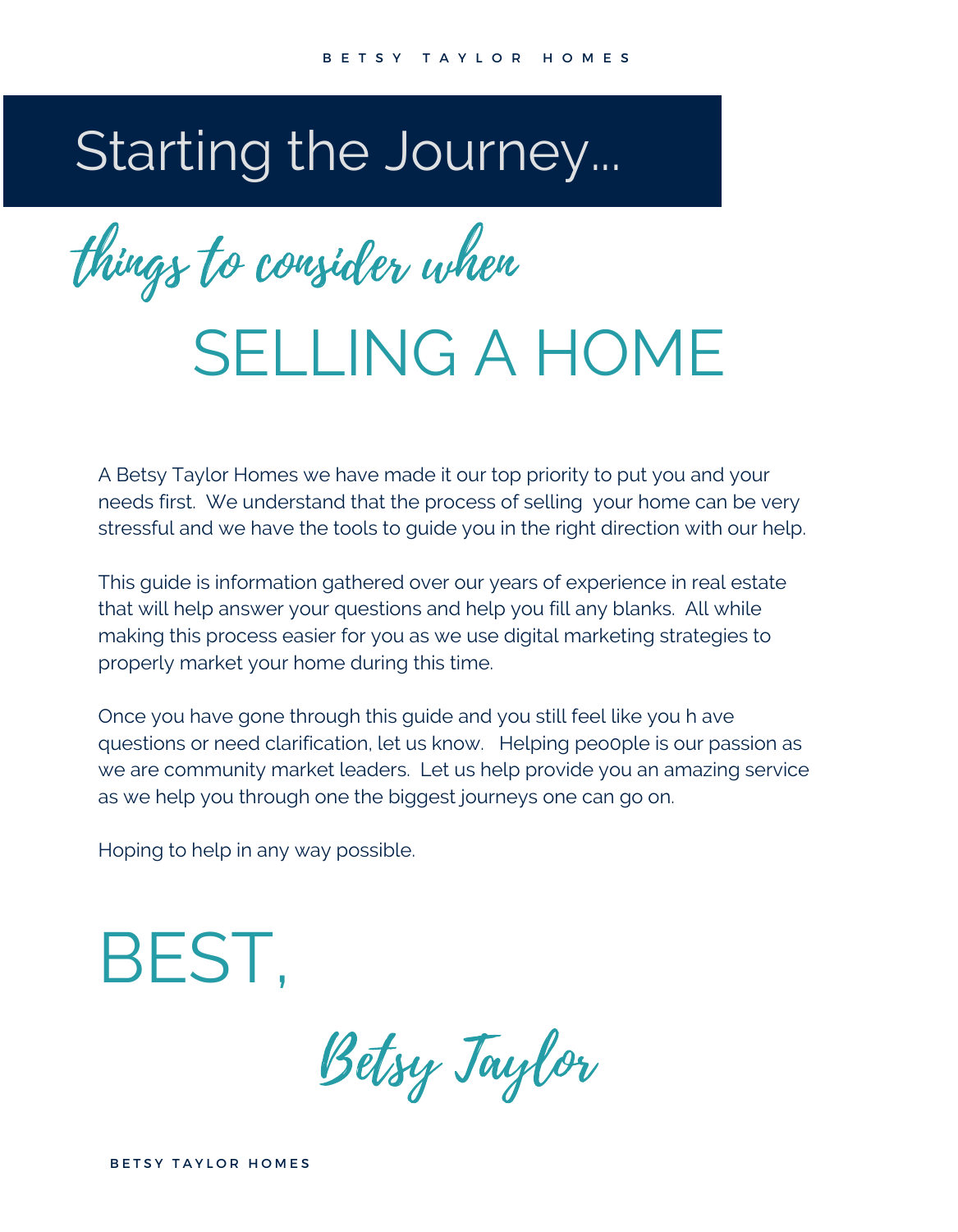# It's time for

you to sell your home.

Because this can be a very stressful time, we want to reinforce your confidence in us by letting you know that we are here to help the process run effortlessly and smoothly by always putting you and your family first. Taking care of our clients is what we are passionate about and enjoy doing, so we are always happy to help guide you through the entirety of the process.



Our goal at Betsy Taylor Homes is to provide those in our community with exceptional and caring service. With our years of combined work, digital marketing strategies, online platform, and hearts that care more about serving than selling you. Integrity, kindness, positive attitude, exceeding expectations, guiding and having fun are our core values and we try to meet them every day with every client.

"Client Focused Results that Move You."

BETSY TAYLOR HOMES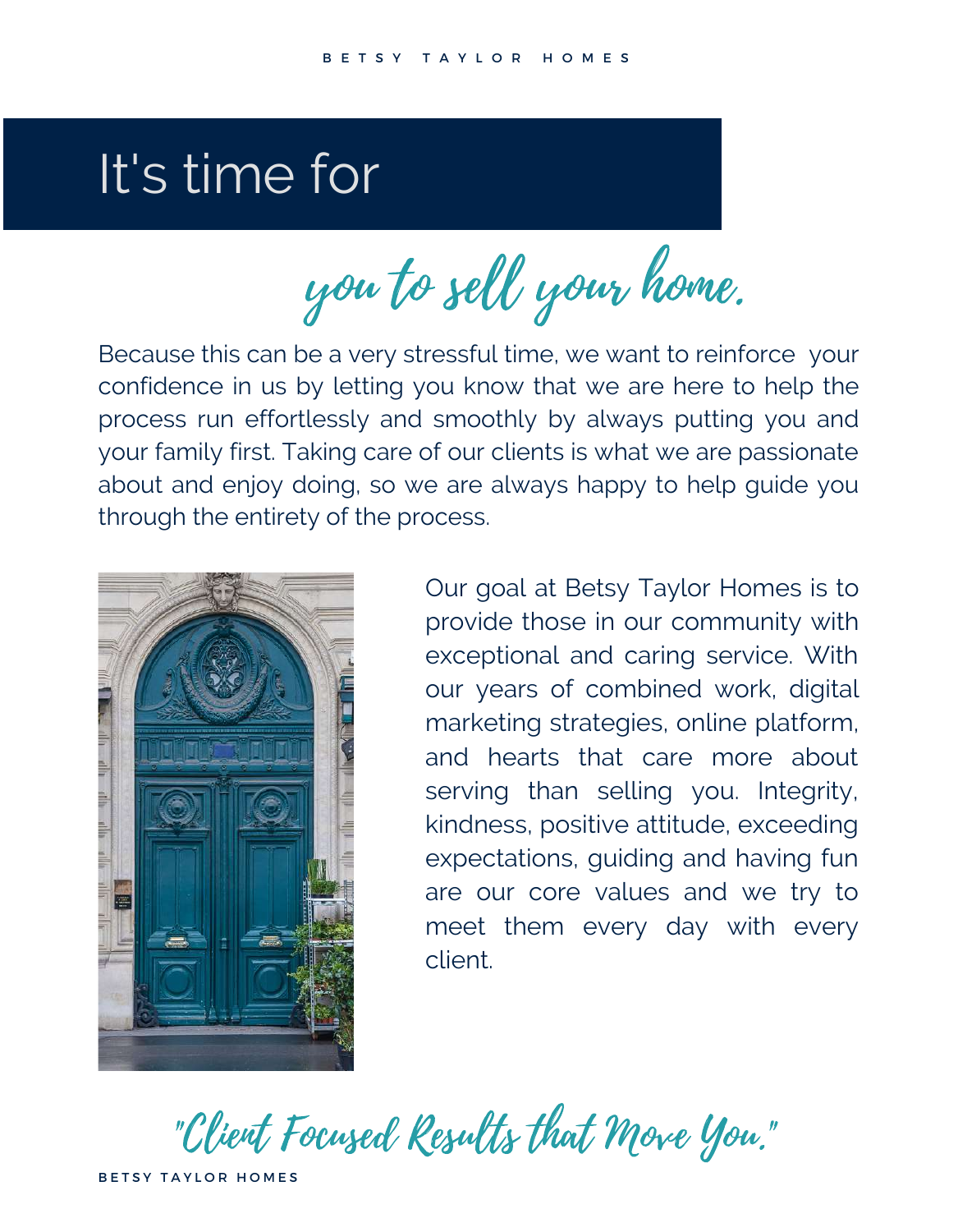### What are Your Goals & Objectives?

What is the reason you are selling?

Are you looking to upsize? Are you looking to downsize? Do you need to relocate for a job? Are you moving to be closer to family? Are you moving to have a bigger yard or more space? Are you moving to lessen your commute ?

All of this information is important for us to know so that we can ensure you reach your real estate goals. When you know what your goals are, it's easier for us to accomodate you and your needs. "Why" is it that you are wanting to sell right now? Once you discover your "why" it may be that now isn't the right time for you to sell and you should just stay in your current home. either way, we want to help you with discovering your "why".<br>BETSY TAYLOR HOMES

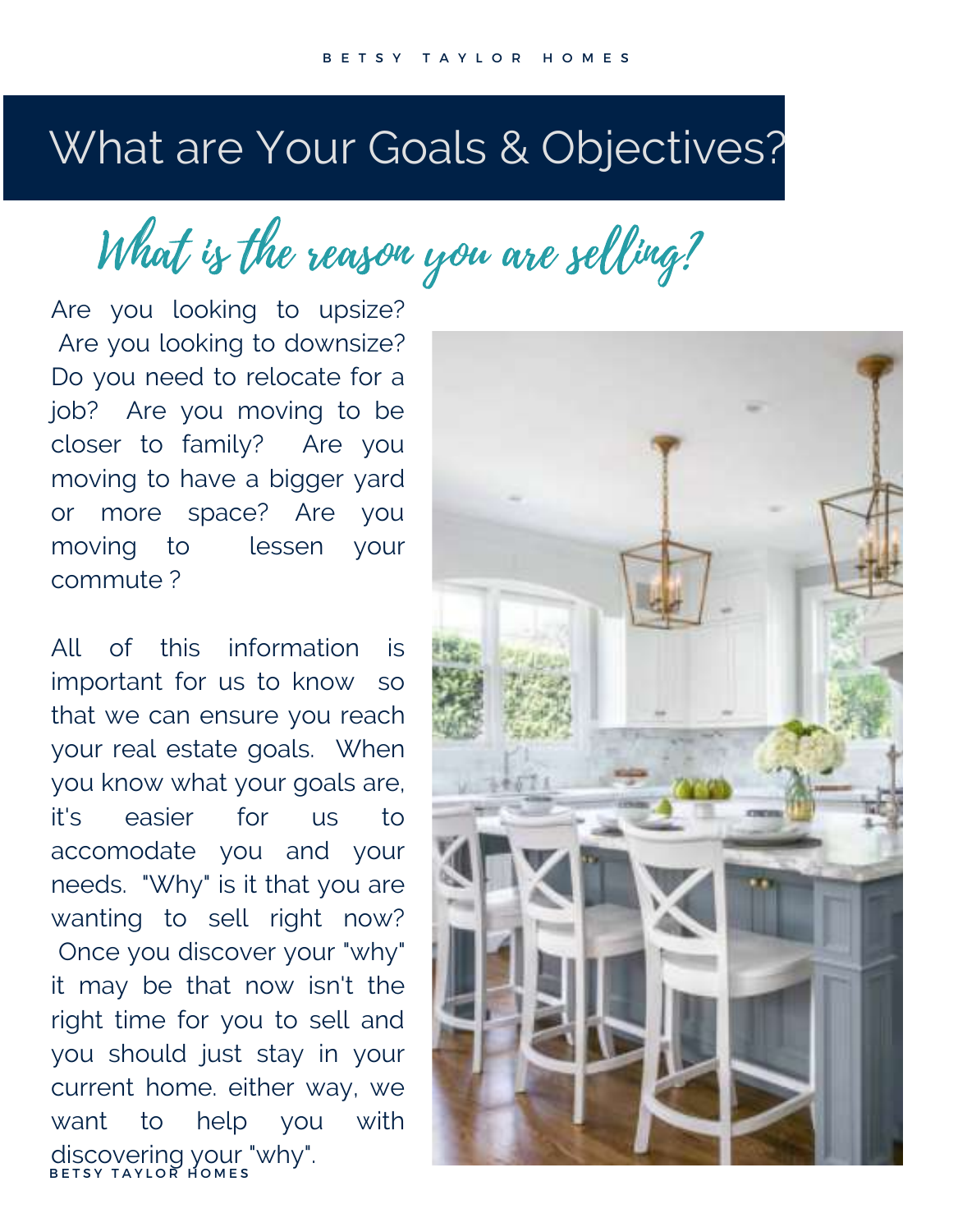#### Let's Figure Out Your Why!

For us to better understand what you are looking for, we want to cover the basics and ensure that you do so by explaining the reasoning behind your move. Fill out the boxes below and elaborate for a better communication processs!

I want to sell my house because....

Selling my house would make me feel...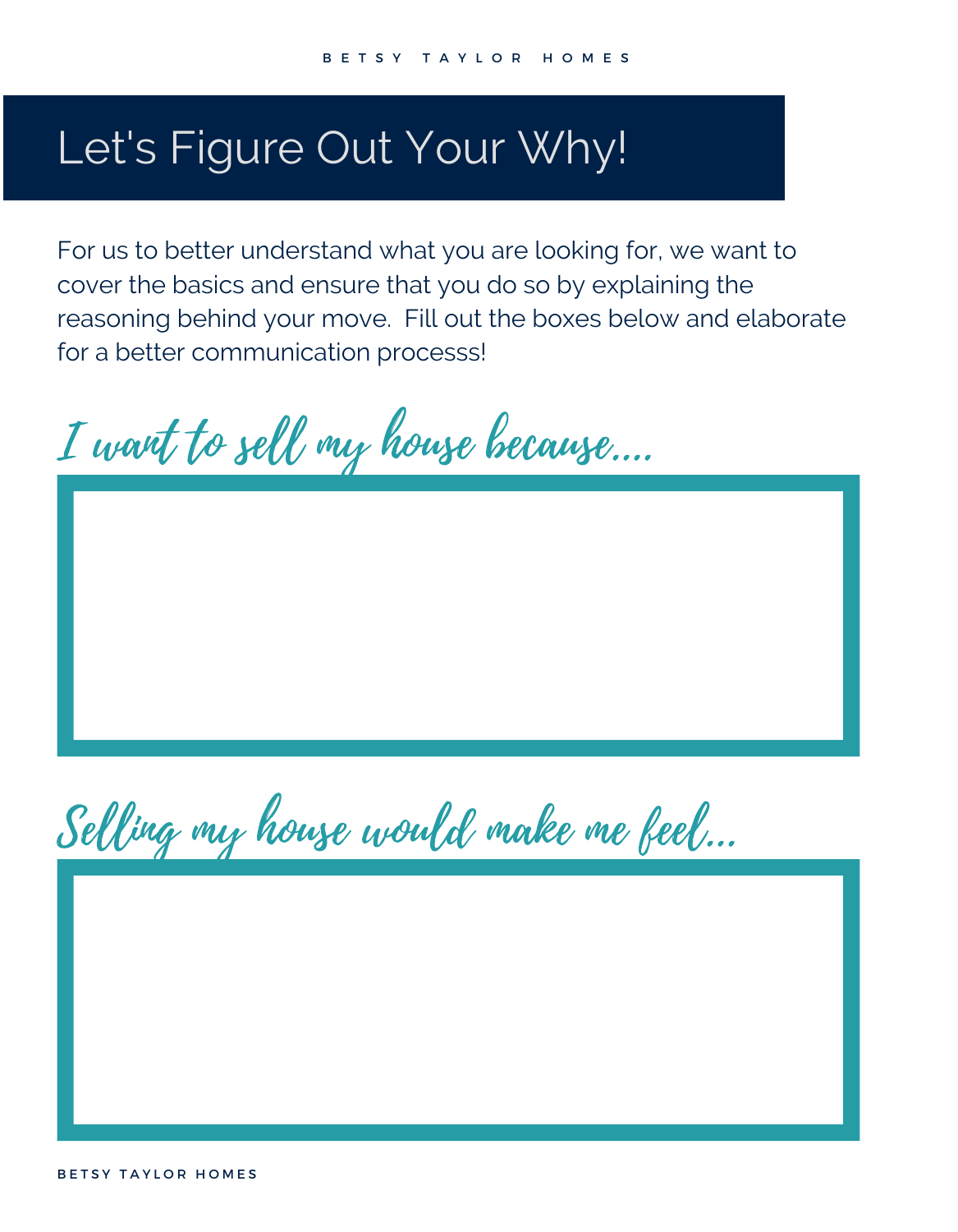### Getting Down To It

Yes, knowing your "why" is extremely important, but so is having a vision in mind. What are your goals when selling your home?

My goal in selling my home is.....

It is important that my agent....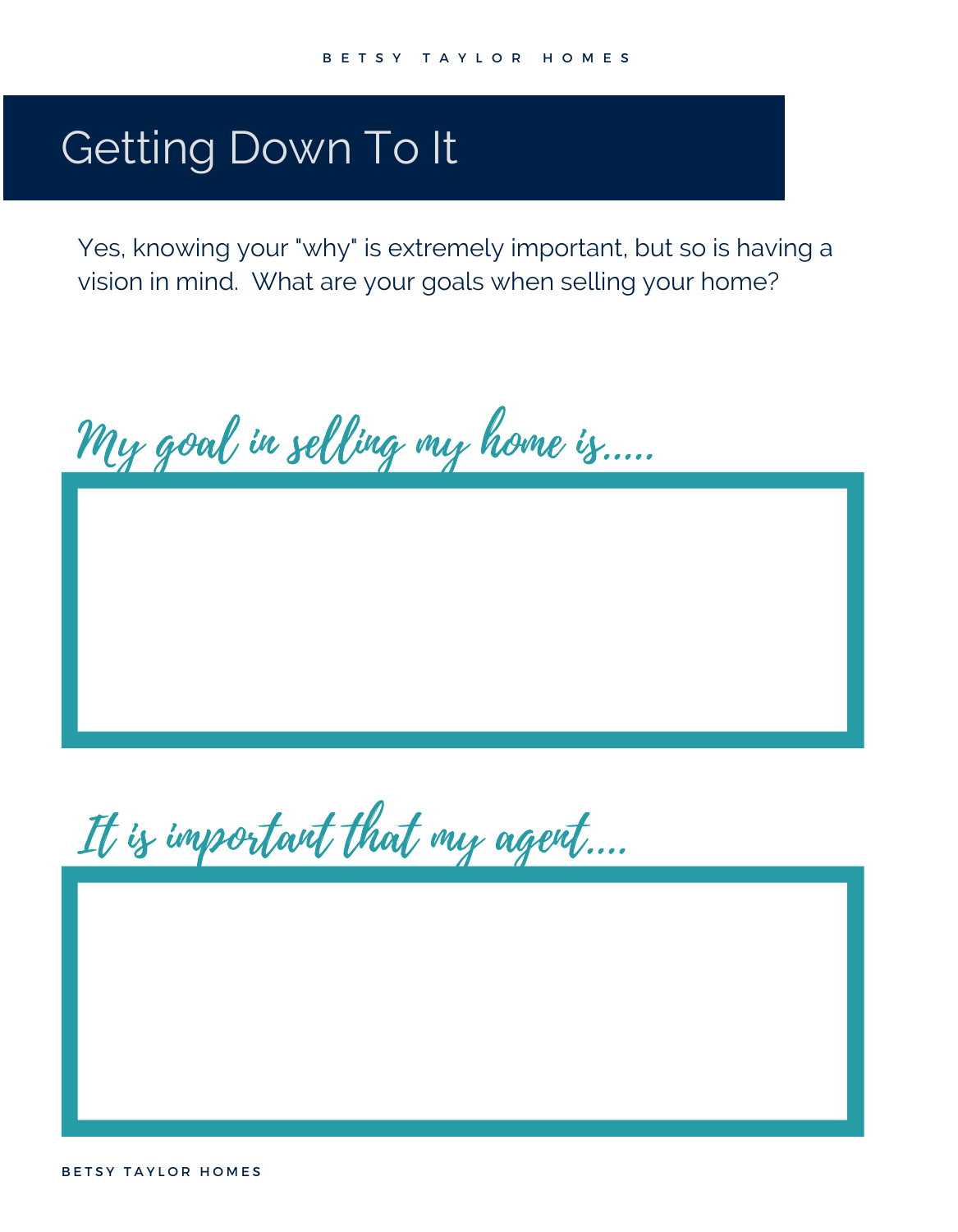## Nine Easy Tips to Help When

Getting Ready to Sell.

Renew/Refresh Entry

A fresh coat of paint or a new front door.

Landscape

1

2

3

4

5

6

7

9

8

A well-groomed lawn shows buyers the home was cared for.

Outdoor Lighting Fixtures Replacing outdoor lighting fixtures or replacing all bulbs

Clean Windows Windows can make a home look more open if they are clean

#### Clean Out Garage

Consider a storage unit for any non-essential items you want to keep.

Flowers Make Everything Better Plant flowers to add color and beauty to the landscape.

New Welcome Mat

A new doormat can make all the difference in the entryway.

#### Replace House Numbers

Bright house numbers make them more apprarent to potential buyers

Pressure Wash Exterior

Pressure washing will remove dirt, algae and spider webs making your home look brand new!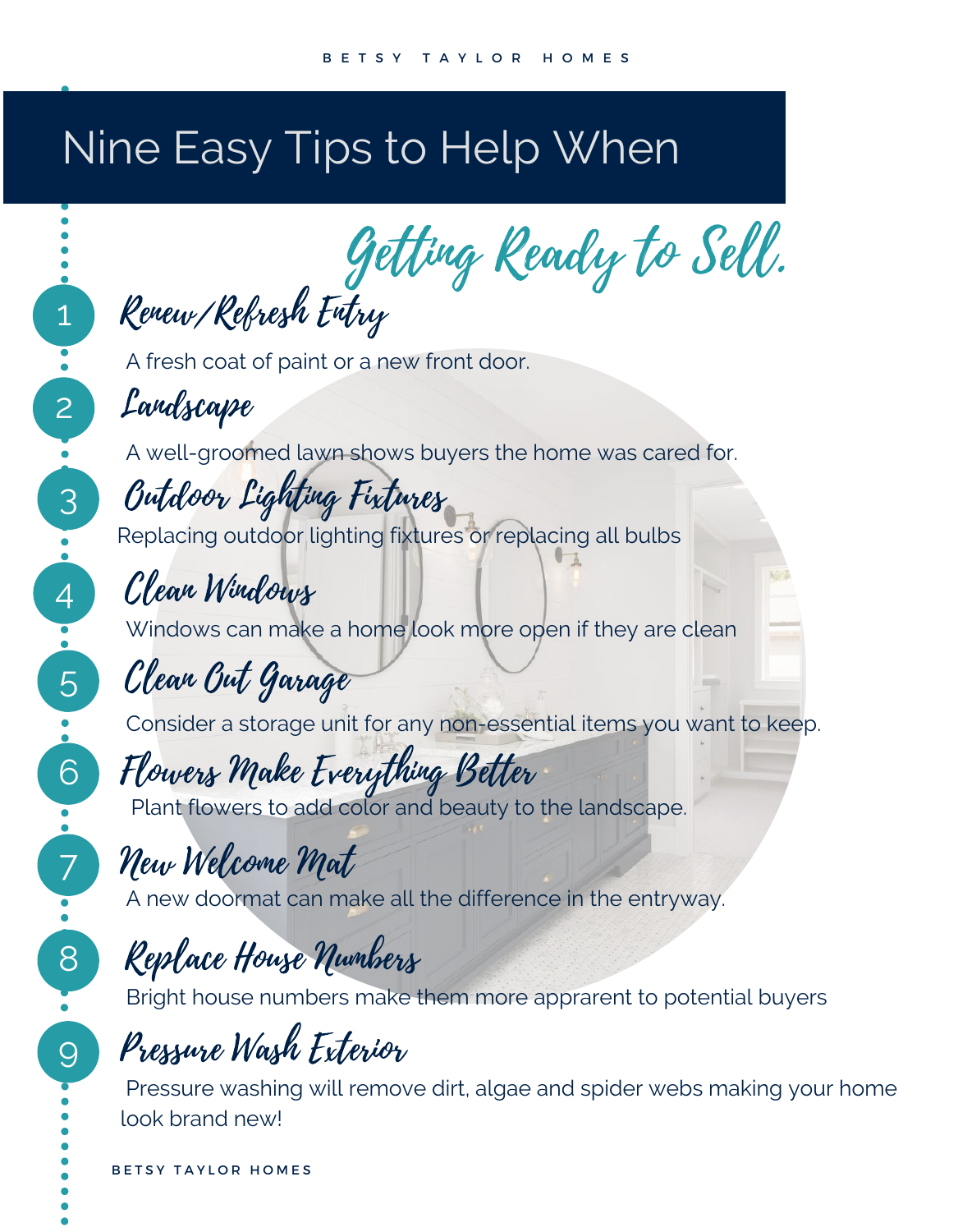## Ten Steps to Making Your Home

More appealing to buyers

Deep Clean your Home Buyers LOVE a clean home- it helps them envision living there

#### Make Each Room Useful

A room with a purpose helps buyers imagine the possibilities.

Open all the Window Treatments

Allowing light into the home makes rooms feel more inviting

#### Make Repairs

1

2

3

4

5<br>5

6

7

9

8

Anything that isn't repaired will cause buyers to offer less

Declutter All Rooms and Closets Less items in rooms and closet will make your space look larger.

#### Update your Home

A coat of paint and new flooring will make your home less dated.

Simplify your Kitchen

Remove unnecessary clutter so your counters are empty

### Adjust any Doors or Drawers

Make sure doors and drawers do not squeak.

Lighting

Replace all lightbulbs so they don't go out during a showing and to make your home appear brighter

### 10 Tidy Up

Clear the sinks, take out the trash, sweep, vacuum, make beds, etc.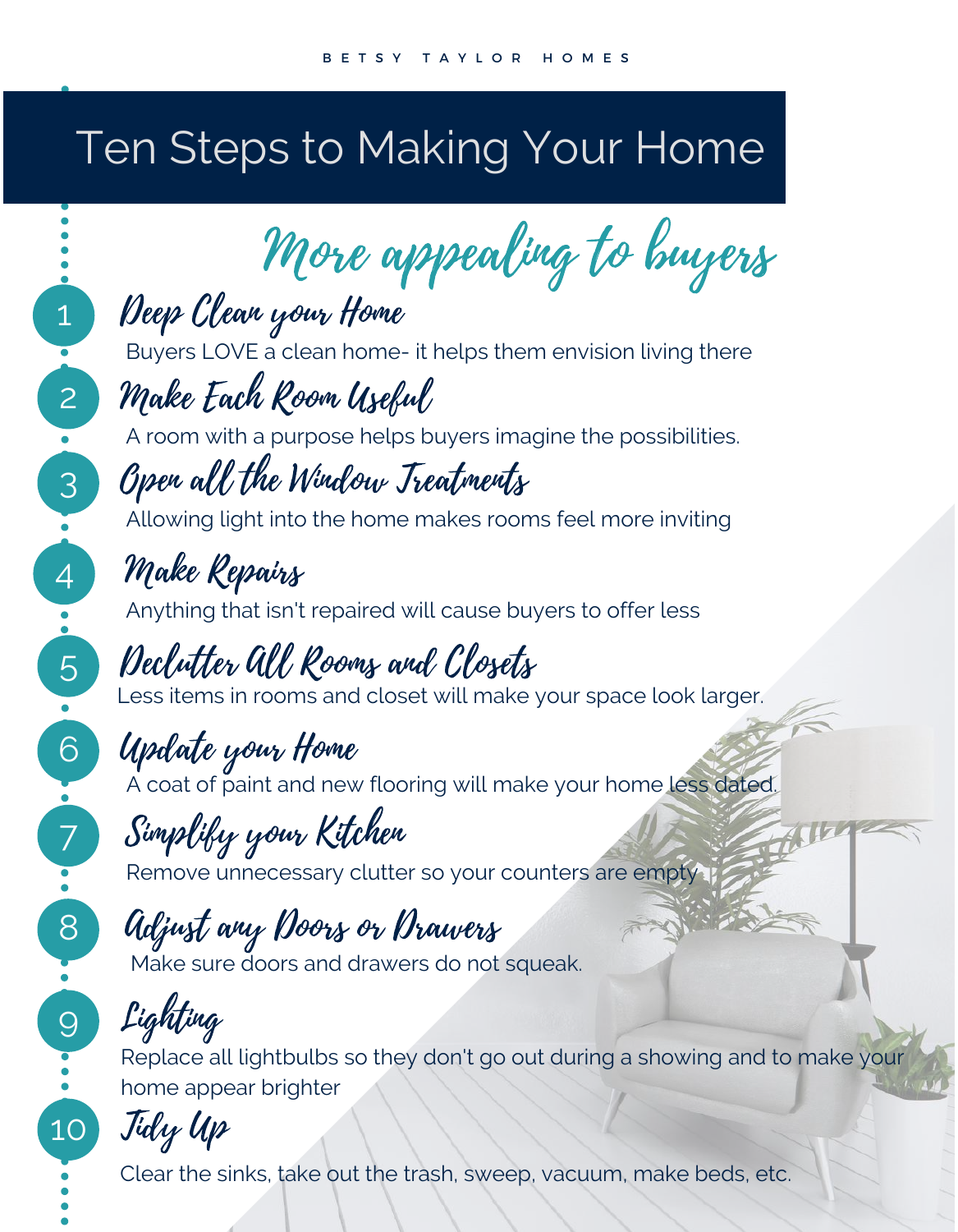#### The Importance of Pricing

Your Home Correctly

It is crucial to correctly estimate the price of your home when you sell in order to get your home sold efficiently, quickly and for market value.

Home prices nationwide increased 11.3% in 2020 and experts agree that the increase in home prices will continuein 2021 because of a strong lack of inventory. Experts agree that low inventory is largely keeping homes from depreciating and that we have been in a some kind of a seller's market since 2012. Mark Fleming, Chief Economist at First American states:

"Housing supply remains at historically low levels so houme price growth is likely to slow, but it's not likely to go negative."

When it comes to pricing your home, setting it at or slightly below market vallue will increase the visibility of your listing and drive more buyers to view the home in person. This strategy actually increases the number of buyers who will see your home in the search process as well.



You should price your home so demand is maximized. This way, potential buyers don't get deterred by a perceived "high price" and you don't find it sitting on the market longer than it should. Instead of trying to win the negotiation with one buyer over price, you will have multiple buyers competing for the property.

BETSY TAYLOR HOMES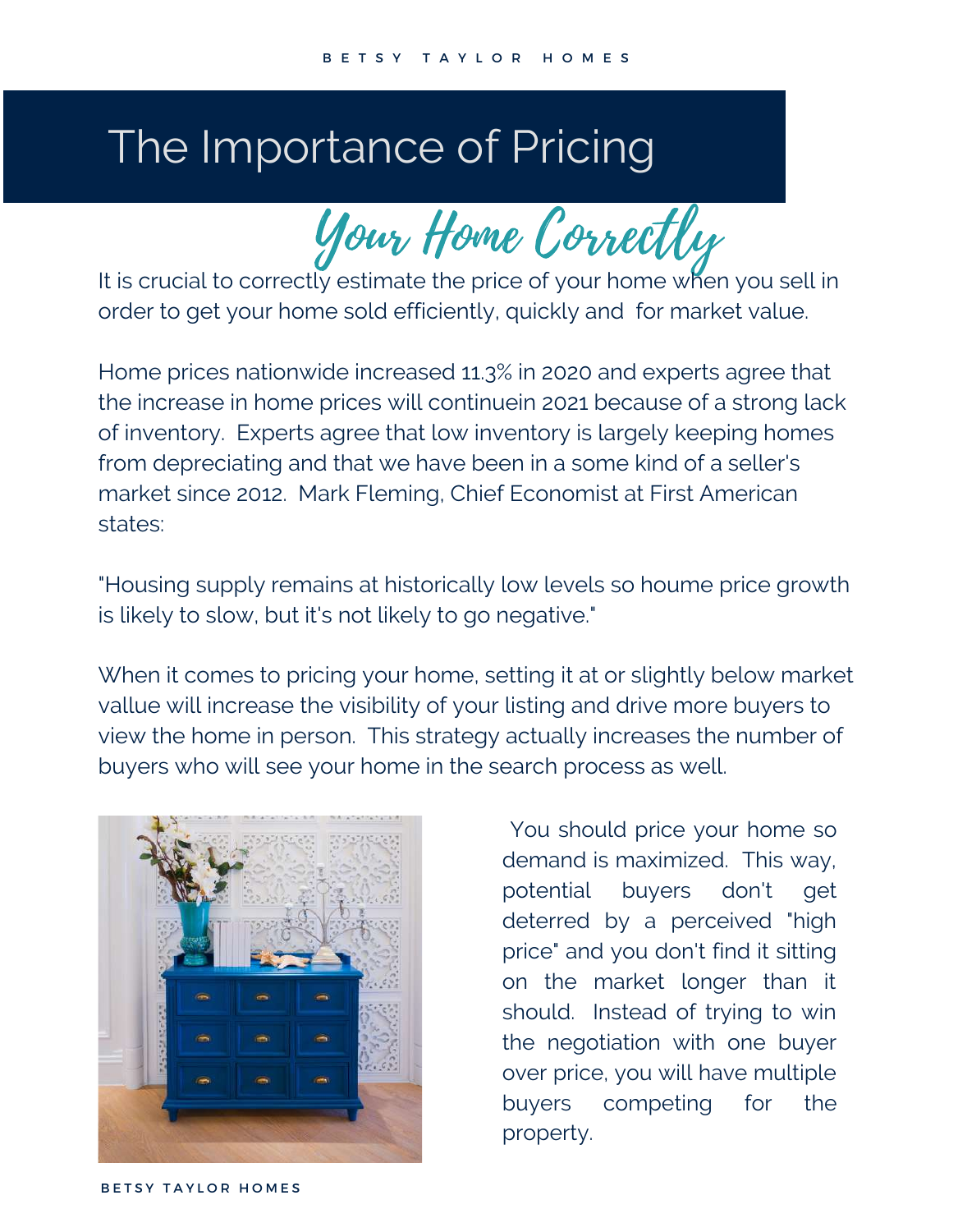#### Founded in 2015, RE/MAX Success, is a part of a global network of RE/MAX LLC.

| <b>Full Time</b><br><b>Professionals</b> | RE/MAX agents have the experience to get the job done in<br>today's market. They have more real estate sales experience<br>than other real estate agents. Most of our agents are full time<br>agents so you can be sure you are dealing with a professional.                                                |
|------------------------------------------|-------------------------------------------------------------------------------------------------------------------------------------------------------------------------------------------------------------------------------------------------------------------------------------------------------------|
| <b>Knowledge</b>                         | RE/MAX offers support, services and training not available at<br>other real estate companies.RE/MAX leads the industry in<br>professional designations and has more Certified Residential<br>Specialists than anybody else.                                                                                 |
| <b>Professional</b><br><b>Standards</b>  | Our standards for performance are for the benefit of our<br>clients and they are the highest standards in the industry.<br>Our policy manual guarantees our professional standards.                                                                                                                         |
| <b>Inventory Knowledge</b>               | In order to be successful in working with buyers, each<br>RE/MAX office maintains a large inventory of brokerage<br>and new homes for sale. Our associates are always aware<br>of all the available properties within their market.                                                                         |
| <b>Prequalified Buyers</b>               | At RE/MAX Success, we work to protect buyers and<br>sellers by obtaining pre-qualifying information on all<br>potential buyers. This service helps buyers know if they<br>might be qualified to purchase a new home and it helps<br>sellers know if their purchaser may be qualified to<br>purchase a home. |
| <b>Global Reach</b>                      | With a presence in over 100 countries and territories, the<br>RE/MAX network's global footprint is unmatched by any<br>other real estate brand.                                                                                                                                                             |
|                                          |                                                                                                                                                                                                                                                                                                             |